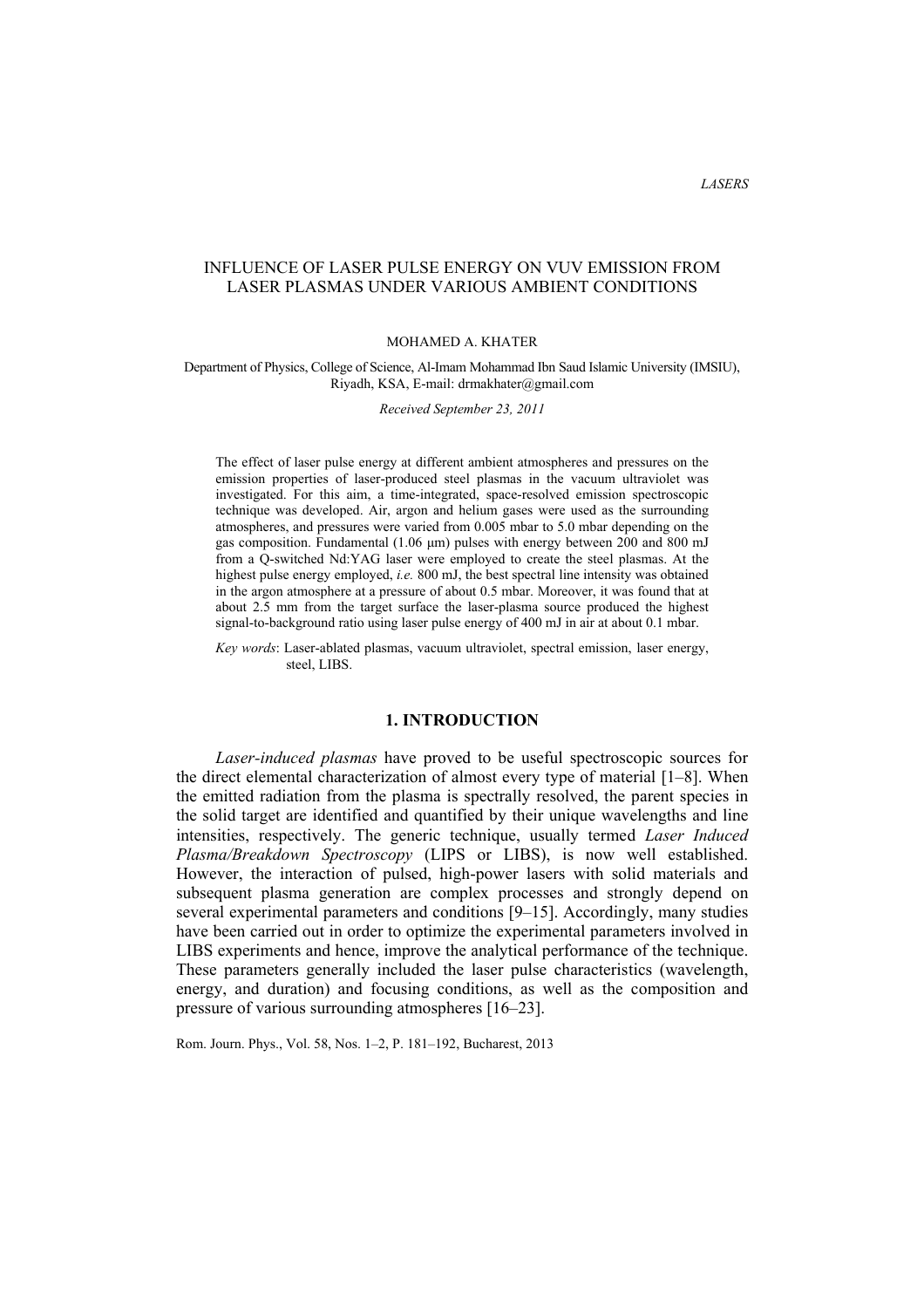For example, Sdorra and Niemax [18], using the fundamental radiation of a Nd:YAG laser with pulse energies between 2 and 20 mJ, recorded the emission intensities of analyte atoms as a function of the laser energy and buffer gas pressure in argon, neon, helium, air, and nitrogen. Kuzuya *et al.* [21] investigated the effects of laser energy and atmosphere on the emission characteristics of laser-induced plasmas with the use of a Q-switched Nd:YAG laser in the energy range between 20 and 95 mJ. Argon, helium, and air were used as surrounding atmospheres, and the pressures were changed from atmospheric pressure to 1 torr. More recently Sirven *et al.* [17] as well as Aguilera and Aragón [19] performed LIPS experiments on standard metallic samples, in air at atmospheric pressure, using a Nd:YAG laser at 1064 nm, with the aim of investigating the influence of laser pulse energy (varied between 5–23 mJ for the first group, and 20–100 mJ for the other group) on atomic emission properties.

However, all these studies were limited to LIBS employing spectral lines of neutral and/or singly charged species in the longer wavelength uv-visible region of the electromagnetic spectrum. Moreover, the laser energy values used were relatively low (2 to 100 mJ) and the pressures of background gases were restricted to relatively high values ranging between atmospheric pressure and approximately 5 mbar. Furthermore, these studies, and indeed almost all LIBS applications to date, have employed temporally resolved detectors to improve the spectral line contrast and so reduce the ultimate detection limit.

Khater *et al.* demonstrated an alternative approach that obviates the need for temporal resolution [8]. As the plasma spectral continuum emission takes place close to the sample surface, by using a simple spatial resolving mechanism to sample the emitted radiation from further-out regions of the plasma it is possible to enhance the spectral line contrast. When combined with deep vacuum ultraviolet spectroscopy to detect emission lines from ionic species, this time-integrated, spatially-resolved approach provides a competitive technique for the quantitative determination of carbon in steel alloys. In a subsequent publication [24], the same group carried out a comprehensive optimization study of different parameters and conditions for spatially resolved laser-induced plasma spectroscopy (LIBS) experiments in the vacuum ultraviolet (40–160 nm). The results demonstrated a set of optimum conditions for maximum spectral line intensities and signal-tobackground ratios of laser-produced plasmas in the VUV regime and led to significantly improved carbon detection limits.

In the present work, we carry on our previous efforts by investigating the effect of laser pulse energy recorded at various ambient atmospheres (air, argon and helium) and pressures (0.005–5.0 mbar) on the emission characteristics of laser-ablated steel plasmas in the vacuum ultraviolet region. The remaining other conditions of the experiment were kept constant at the values previously obtained [24, 25] as shown in Table 1.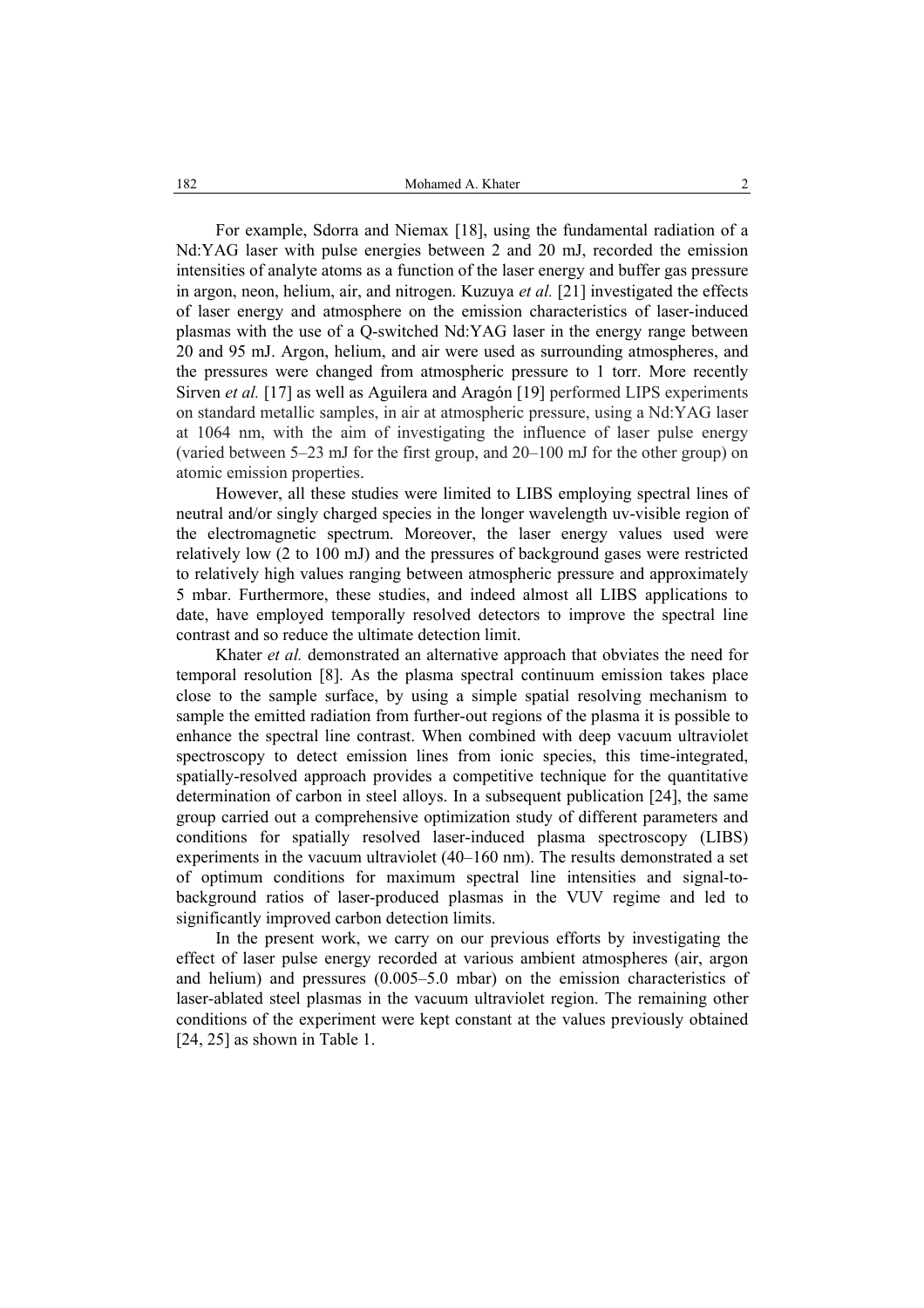#### *Table 1*

Optimum base values of different experimental parameters and conditions employed in the present work

| <b>Experimental Parameter</b> | <b>Optimum Condition</b>        |
|-------------------------------|---------------------------------|
| Laser Wavelength              | $1.06 \mu m$ (rep. rate 5.0 Hz) |
| <b>Focusing Lens</b>          | Cylindrical; 2 mm defocused     |
| Axial Distance                | $2.0 - 3.0$ mm, from the target |
| Slit-Width                    | $40 \mu m$                      |
| Carbon Spectral Line          | $C(III)$ 97.70 nm               |

## **2. EXPERIMENTS AND DISCUSSION**

A schematic representation of the experimental system is shown in Fig. 1.



Fig. 1 – Schematic diagram of the experimental set-up. VS is vacuum spectrometer, VG is VUV grating, FD is frequency divider, PDG is pulse/delay generator and BOB is breakout box.

A detailed description of the setup used is fully depicted in previous publications [8, 24], and only a brief account of the equipment and procedures employed is given here. The plasma was generated by focusing high-powered, Q-switched Nd:YAG laser pulses (1.06 µm, 820 mJ max. energy and 7 ns pulse duration) onto the sample target surface within a vacuum-tight chamber. Throughout this work, a plano-convex cylindrical lens with nominal focal length of 150 mm was employed to focus the laser pulses. Accordingly, vertical line plasmas were formed at the target, whose length was about 8 mm which was approximately equivalent to the diameter of the incident laser-beam. The laser beam was focused 2 mm behind the target surface as this provided the best results in terms of emission intensities as well as signal-to-background ratios for the spectral line under investigation [9]. At this position, the groove width on the target was about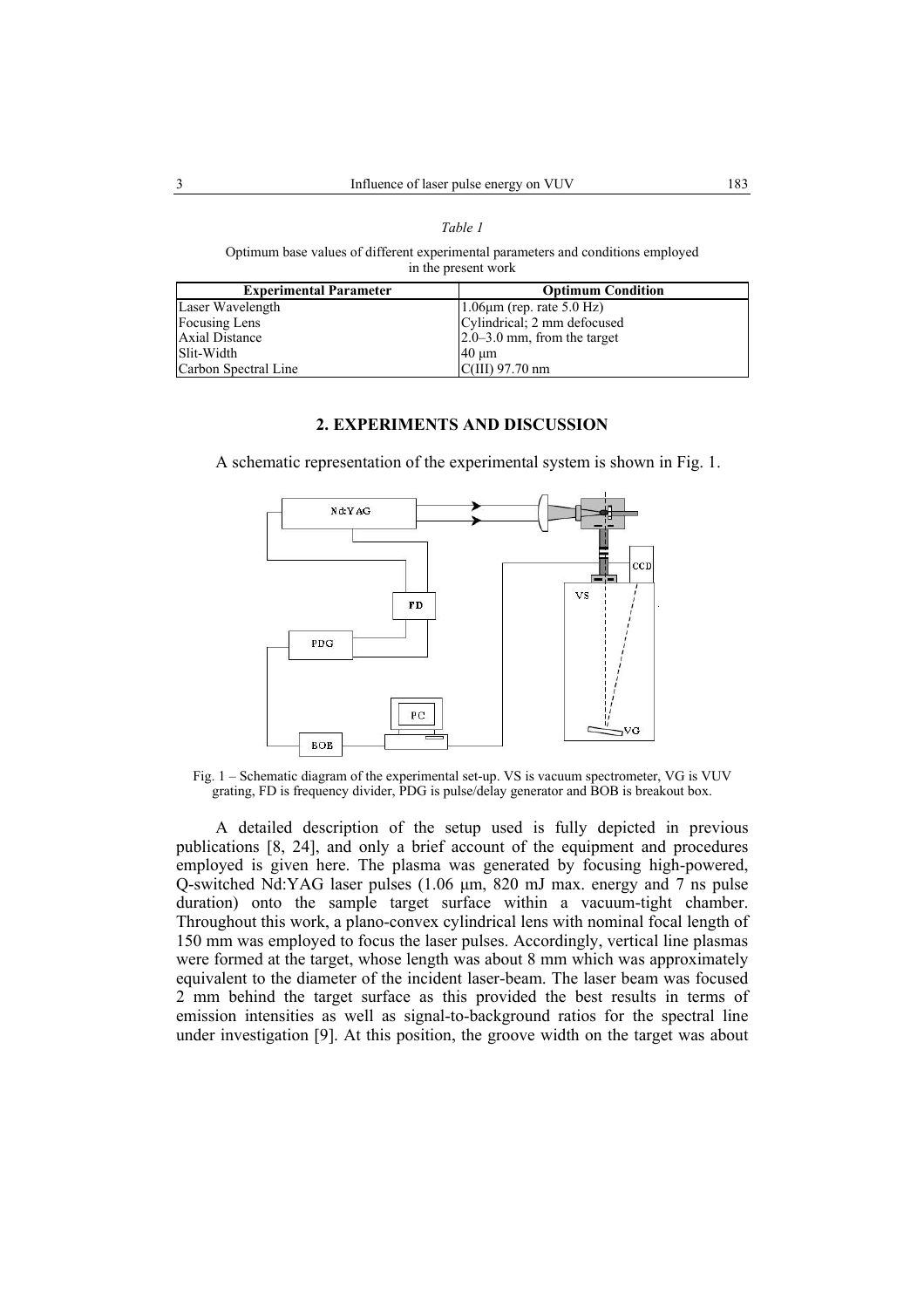0.32 mm, corresponding to a power density of  $\sim$  5.5 GW/cm<sup>2</sup>. A vertical fore-slit, mounted inside the target chamber and positioned between the target and the entrance slit of the spectrometer, provided the necessary spatial discrimination in the plasma plume which expanded perpendicularly to the optical axis of the vacuum spectrometer. The fore-slit remained fixed in position while the target holder could be moved in the same direction as the plasma expansion, in order to spectrally access different spatial regions of the plume. Twenty laser shots were used to produce recorded emission spectra (ten additional pre-shots were fired on the target for cleaning purposes). A 1-m normal incidence vacuum spectrometer was used to disperse the light emitted from the plasma; the grating had 1200 lines/mm, and a reciprocal linear dispersion of 0.83 nm/mm in first order. The isolated radiation was recorded *via* a non gated VUV-sensitive, backsideilluminated and anti-reflection coated CCD array. The spectral resolution obtained from the combined spectrometer/CCD array system was valued at 0.045 nm in the first order. All measurements were carried out on a low alloy steel certified reference sample containing 0.91% carbon using the C(III) spectral line at 97.7 nm, as it proved to be the most sensitive carbon line in the VUV regime.



Fig. 2 – Part of laser-produced steel plasma emission spectra recorded at 2.5 mm with respect to the target surface, in helium at 0.5 mbar, air at 0.1 mbar and argon at 0.1 mbar for the C III 97.70 nm spectral; laser energy is 400 mJ.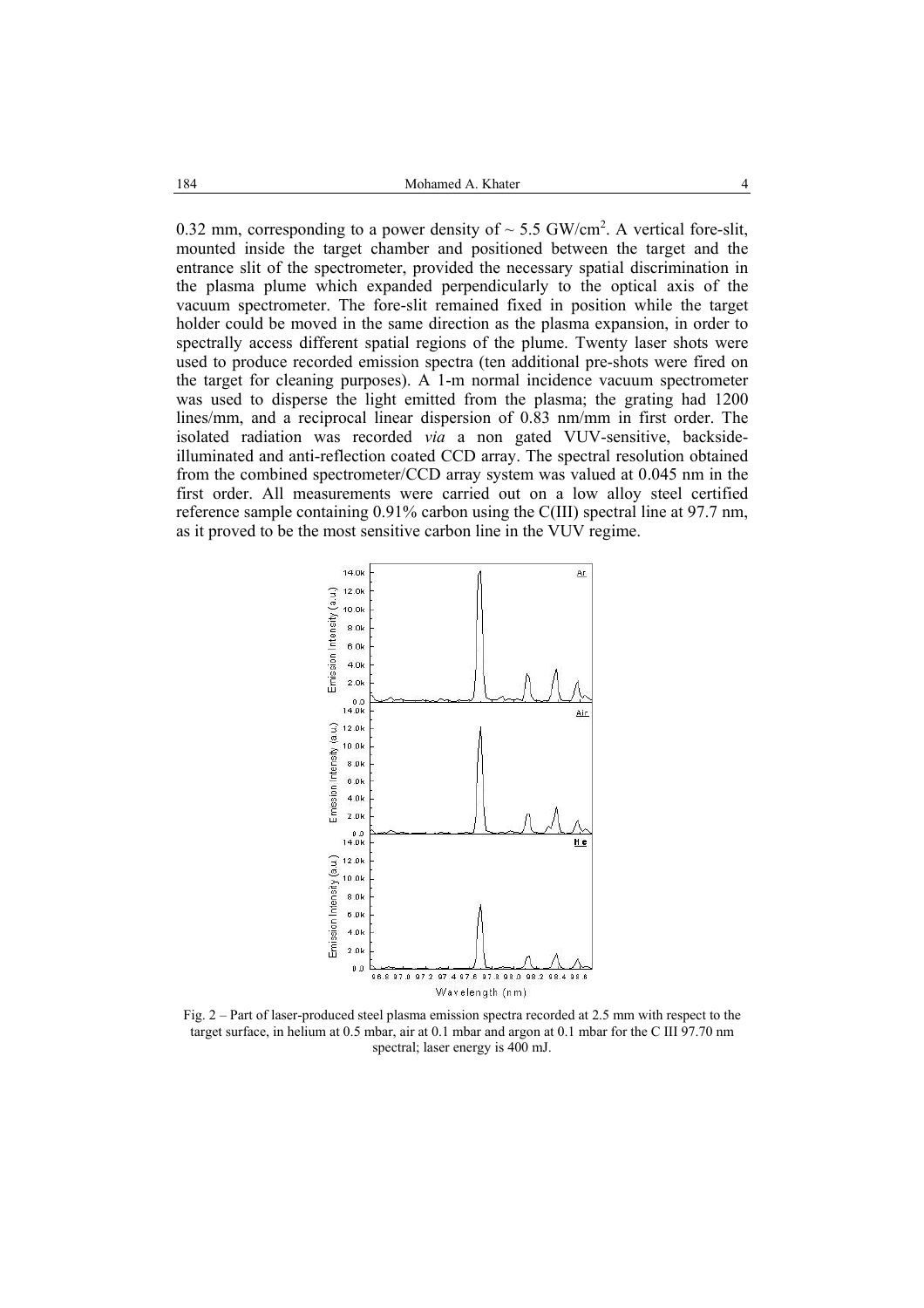All measurements were taken at the same fixed spatial position of 2.5 mm from the sample surface. This specific position was selected because, again, it provides the optimum emission characteristics for the CIII 97.7 nm in terms of intensity as well as signal-to-background ratio at intermediate pressure values [9]. At this intermediate location, temperate plasma confinement creates quite intense line emission with no corresponding excessive increasing in background continuum emission resulting in significantly improving their ratio.

Fig. 2 shows a part of laser-produced steel plasma emission spectra recorded at 2.5 mm with respect to the target surface, in helium at 0.5 mbar, air at 0.1 mbar and argon at 0.1 mbar for the C III 97.70 nm spectral line region. These conditions provided the highest signal-to-background ratios.



Fig. 3 – Influence of laser energy on spectral line as well as background emission intensities in air at different pressures.

The laser energy was varied from 200 to 800 mJ by simply changing the delay time between flash lamps and Q-switch onsets. The pressure of the ambient atmosphere was changed between 0.005 and 5.0 mbar, depending on the composition of the gas used. The flow rate of each gas was controlled by needle valves in the gas supply line, as well as in the pumping line [9]. Figures 3, 4 and 5 illustrates the dependence of the C(III) 97.70 nm spectral line intensity, as well as background intensity, on the laser pulse energy at different pressures of air, argon and helium atmospheres, respectively.

As can be seen from the figures, the spectral line as well as background emission intensities significantly increased with laser energy for all three atmospheres under consideration. The data points shown in the figures, which could also be fitted linearly, address some theoretical aspects of the laser-plasma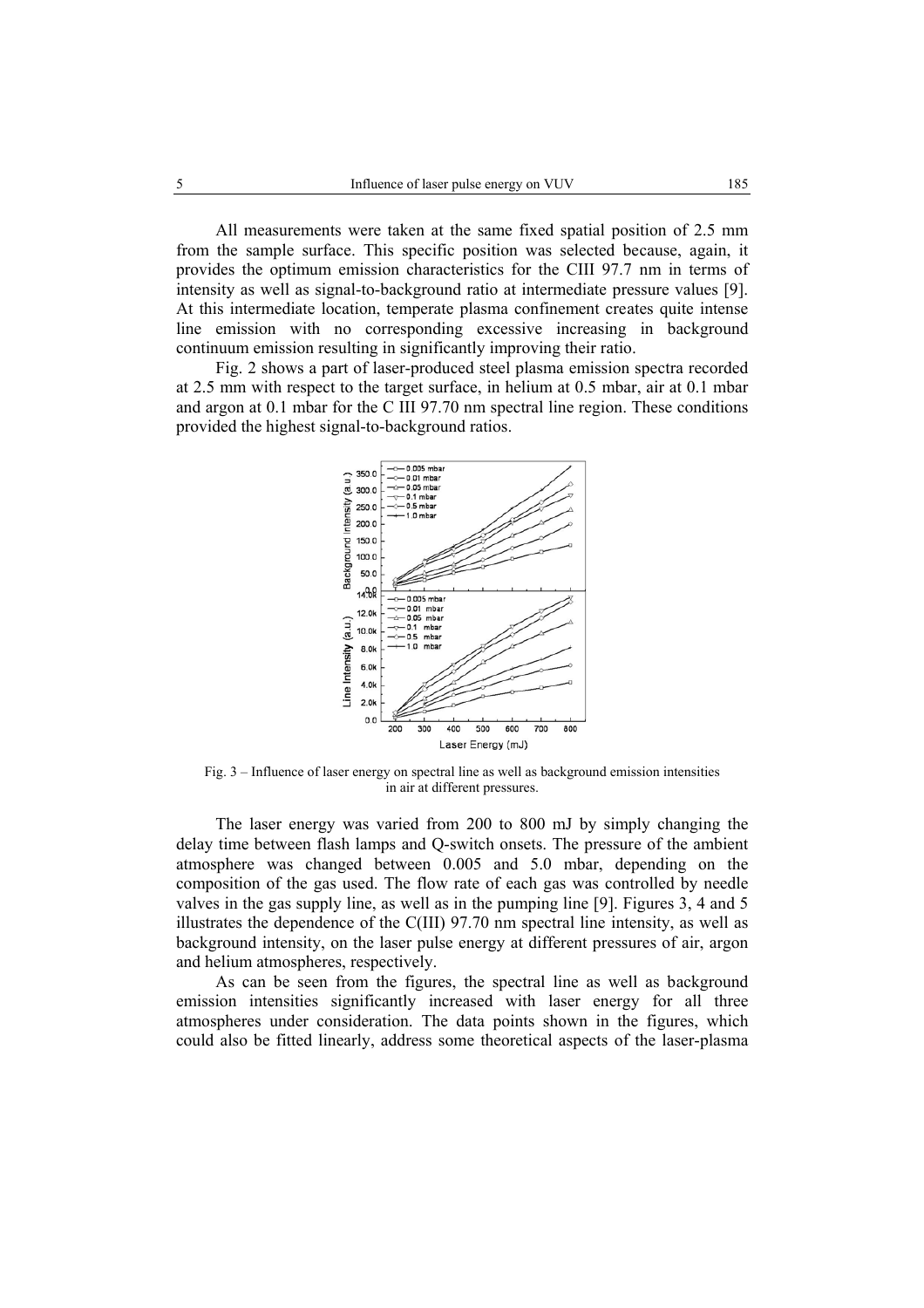interaction phenomenon. For example, early during the incident laser pulse, the vapour formed in front of the target surface consists mainly of low electron and high neutral atom density. Absorption of laser photons in the plasma generally begins via electron-neutral *Inverse Bremsstrahlung* (IB). As the energy absorbed increases, the excitation temperature,  $T_{\text{exc}}$ , as well as ionization temperature,  $T_{\text{ion}}$ , increases and so too does the electron density of the plasma, n<sub>e</sub>. As a result, the degree of ionization significantly enhances and the absorption of the laser beam by free-free electron transitions during collisions with positive ions becomes the dominant heating mechanism.

The highest emission intensities were produced in argon at a pressure of 0.5−1.0 mbar and for all laser energy values used. It should be noted at this stage that for each particular laser energy value, the spectral line intensity in both air and argon atmospheres showed a gradual increase with the pressure up to a certain value. Depending on the composition of the gas, this specific pressure was around 0.1 mbar in air and between 0.5 mbar and 1 mbar in argon. Raising the pressure beyond these values resulted in a significant reduction in the line emission intensities. This intensity decrease was much more pronounced in argon than in air atmosphere. In the case of helium, however, the line intensity kept increasing with pressure up to the maximum value employed in this experiment, *i.e.* 5.0 mbar [9].



Fig. 4 – Influence of laser energy on spectral line as well as background emission intensities in argon at different pressures.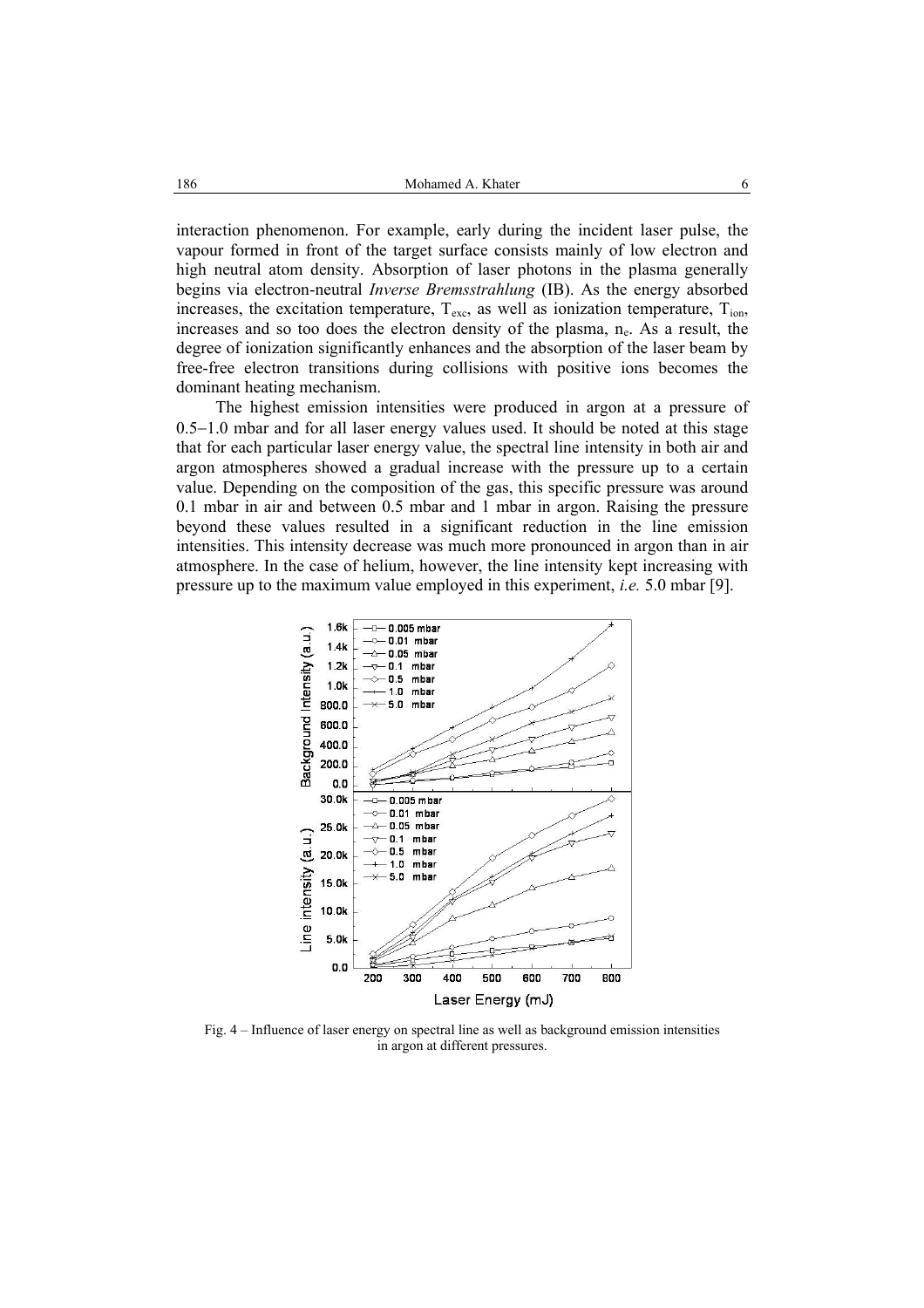The significant enhancements in the spectral line intensities for air, argon, and helium atmospheres, seen in Figures 3–5, may be explained in terms of additional excitation/ionization processes of the ablated sample material, taking place in the buffer gas plasma formed in front of the target surface. If gas metastable energy states become significantly populated in the plasma environment, they can transfer large amounts of energy to the ablated atoms/ions not only sufficient for ionization, but also to produce considerably populated excited ionic levels, thus enhancing their corresponding transitions.



Fig. 5 – Influence of laser energy on spectral line as well as background emission intensities in helium at different pressures.

The efficiencies of atomization, excitation, and ionization processes in argon may be higher compared to air and helium atmospheres due to the fact that plasmas created in argon have higher electron temperatures [18], which was justified by higher emission intensities achieved. Furthermore, plasmas generated in argon have the highest electron densities compared to those produced in air or helium atmospheres as the heating of the gas plasma by inverse Bremsstrahlung (IB) mechanism is most effective if argon is used as the surrounding buffer gas. For laser ablation in vacuum, these important processes are absent and so the analytical efficiency is considerably lower.

The dramatic decrease in the spectral line intensities observed at higher pressures of air and argon atmospheres can be explained by the shielding effect [26]. Laser-induced argon breakdown plasmas can be formed in front of the solid target surface leading to a lowering of the laser-target coupling efficiency and a consequent reduction in the amount of material ablated from the sample. The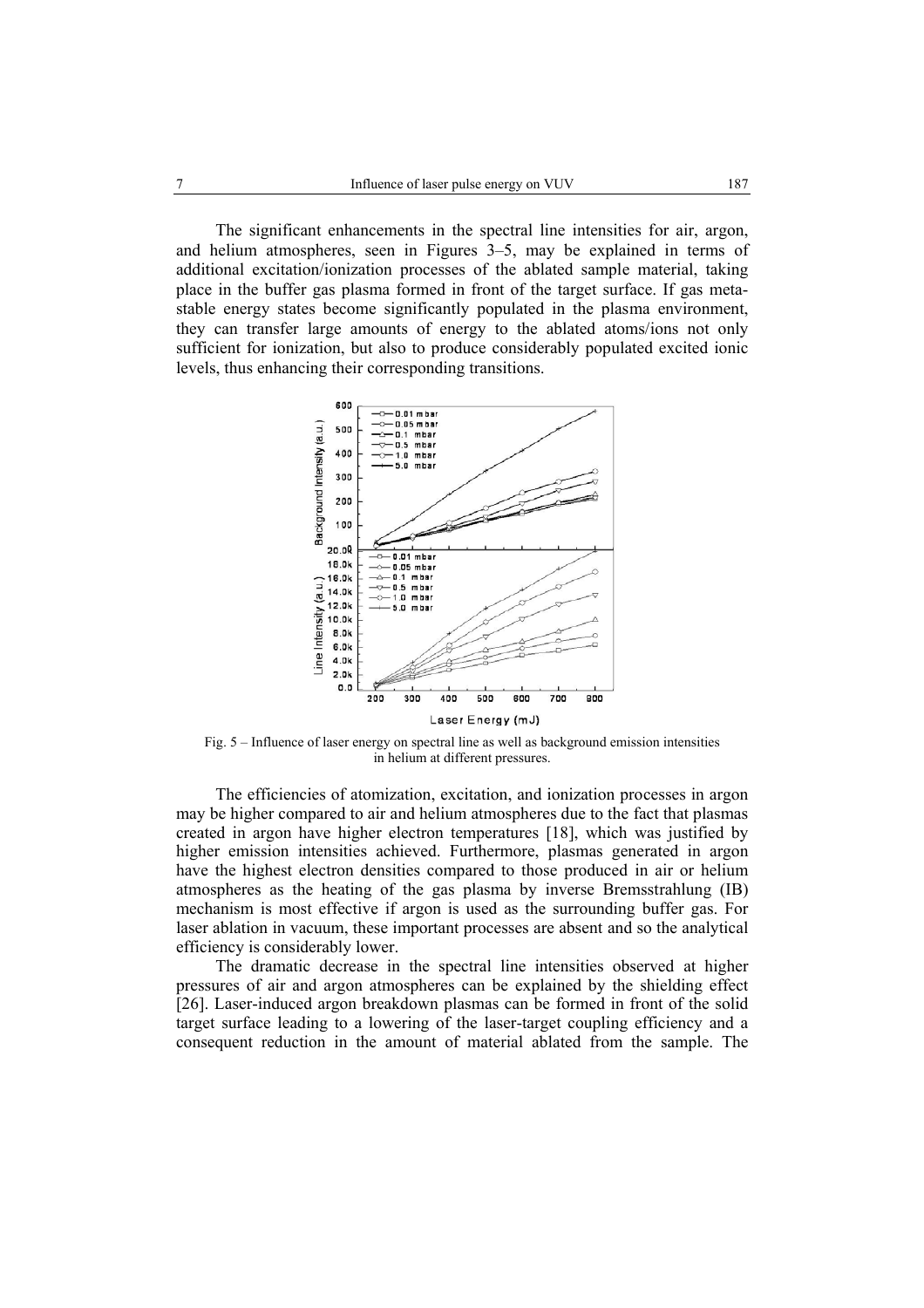power density threshold required to induce a breakdown in the gas at those pressure values is usually on the order of  $1 \times 10^{12}$  W/cm<sup>2</sup>; however, the presence of the solid target can significantly decrease the gas breakdown threshold and the probability of gas breakdown considerably increases, even at power densities on the order of  $1\times10^6$  W/cm<sup>2</sup> [1, 28]. Furthermore, due to the fact that the density of the ablation plasma produced under a high pressure ambient air and argon atmospheres is very high, the self-absorption of the spectral lines emitted within the "optically-thick" ablation plasma could be very important and leads to the apparent reduction in emission line intensities. This phenomenon is demonstrated in Fig. 6 by referring to the shape of the spectral lines emitted as the pressure of the argon gas increases.

Due to the higher ionization potential of helium compared to air and argon (24.6 eV for helium, 15.8 eV for argon, 15.6 eV for nitrogen, and 12.1 eV for oxygen), gas breakdown in helium does not take place, even at pressures ranging up to atmospheric, keeping the laser-target coupling efficiency high and leading to the intensity behavior seen.



Fig. 6 – Spectra for the C III 97.70 nm line a different three pressures of Ar (A) and He (B) atmospheres.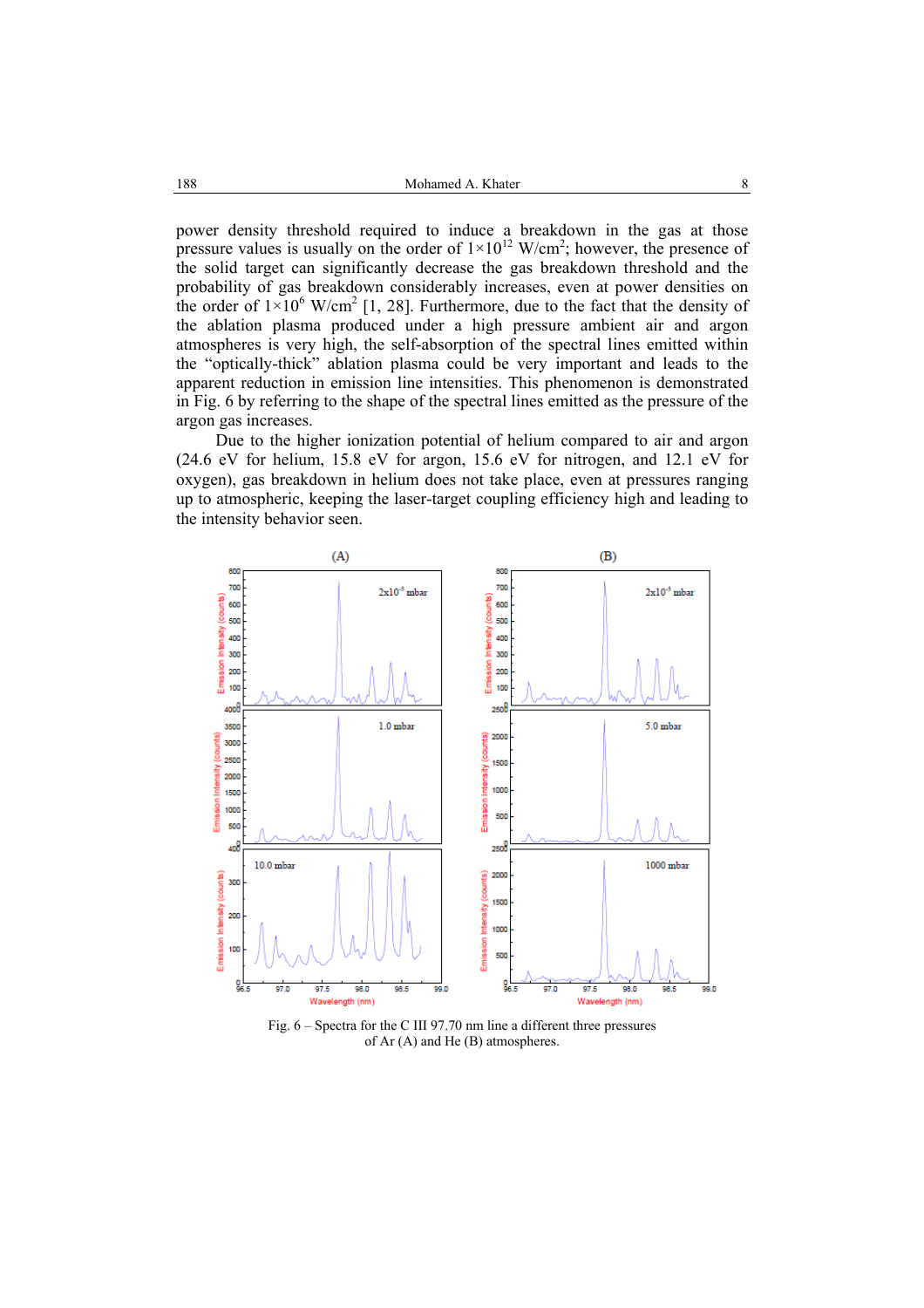To support the previous discussion, we present spectra of the CIII 97.7 nm spectral line for three selected pressures of both argon and helium gases in Fig. 6. Note that the middle spectrum in each figure represents the pressure value of either argon or helium atmosphere at which the emission intensity of the corresponding spectral line reached its highest value.

The above explanations are in a firm agreement with the experiments carried out by Iida [27], in which the amount vaporized from the solid target significantly decreased above a certain argon pressure (0.01−1 mbar) in comparison to that in the helium atmosphere. The condition necessary for the development of a cascadelike growth in the electron number density of laser-induced gas breakdown plasmas is given by the following formula [28]:

$$
\frac{\mathrm{d}\varepsilon}{\mathrm{d}t} = \left(\frac{4\pi\mathrm{e}^2I\mathrm{v}_{\text{eff.}}}{m_e\mathrm{co}^2}\right) - \left(\frac{2m_e\mathrm{v}_{\text{eff.}}E}{M}\right)0
$$

where  $\varepsilon$  is the energy of the free electron with charge e and mass  $m_e$ , M is the mass of the neutral gas particles, E is the energy of the first ionization stage of the gas atoms,  $v_{\text{eff}}$  is the effective frequency of electron collisions with the gas particles, and I and  $\omega$  are the laser power density and angular frequency, respectively. The first term in the equation expresses the rate of growth of the energy of free electrons as a result of the inverse Bremsstrahlung effect, while the second term represents the maximum rate of energy loss due to elastic collisions with the neutral particles of the gas.

In comparing argon and helium gases, the cascade condition expressed is more favored by argon ( $M = 40$ , and  $E = 15.8$  eV) rather than helium ( $M = 4$ , and  $E = 24.6$  eV). The result is that plasmas developed in an argon atmosphere are more absorptive than those in a helium atmosphere, due to their higher electron number densities and degree of ionization. Accordingly, the absorption of laser radiation by argon plasmas is more significant than in helium plasmas, and increases with pressure.

The background emission intensity, on the other hand, also monotonically increased with the laser energy for all three atmospheres used. The argon atmosphere produced the highest background intensities, while much smaller levels were obtained in air and helium, and they were approximately identical for a particular laser energy and pressure. Also, in the case of helium and at low pressures the background intensity is less sensitive to changes in laser energy than argon and air atmospheres. However, at higher pressures of helium the rate of increase in the background intensity is greater compared to the other two gases. Beyond 1 mbar pressure in argon, the background intensity dramatically decreased with laser energy. On the other hand, reduction of the background intensity with increasing the pressure of helium was not observed up to 5 mbar. The approximate similarities in the spectral emission characteristics of plasmas created in air and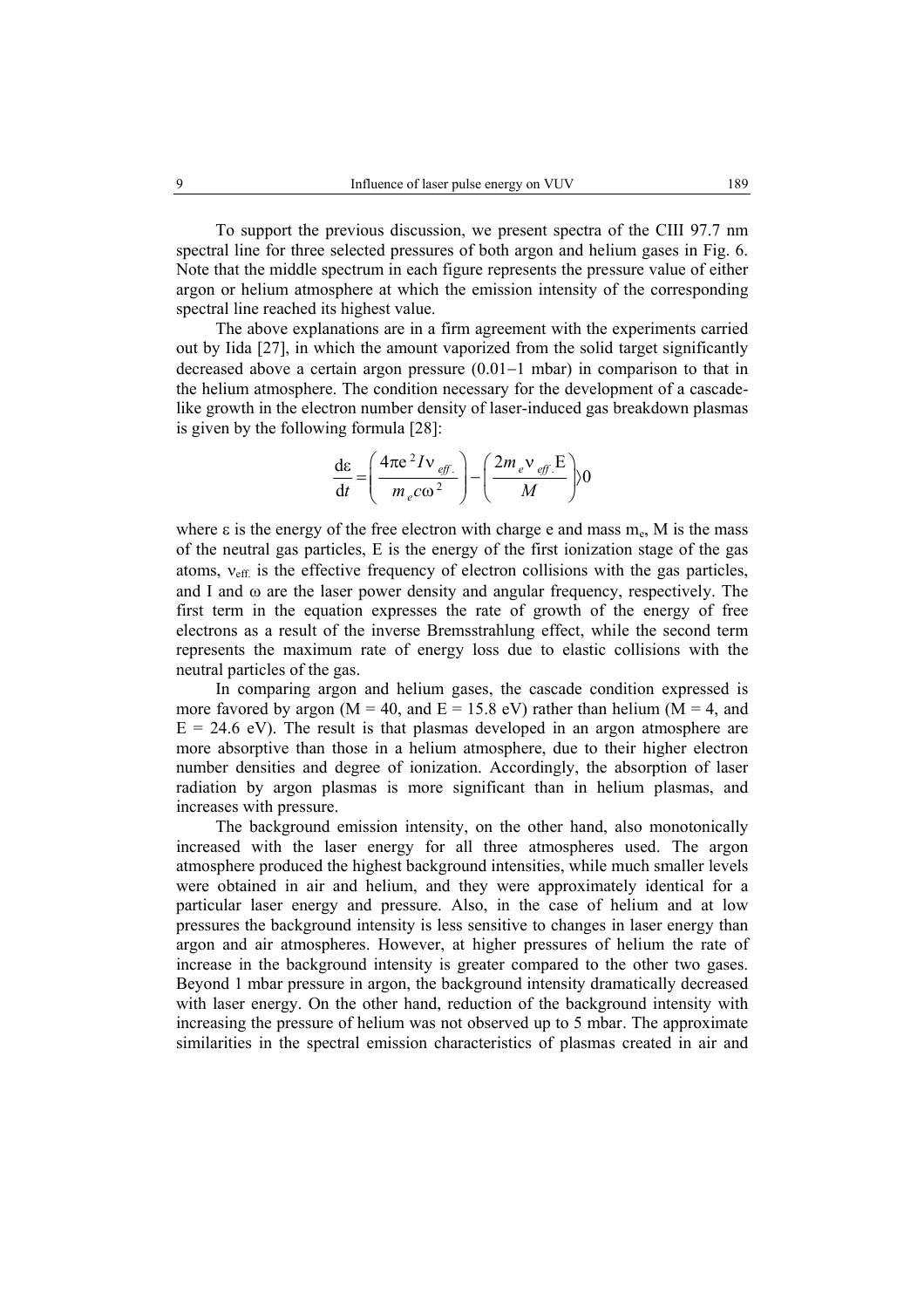argon atmospheres, compared to helium, in the pressure range studied can be described, to some extent, on the basis of differences in the mass density of the respective gas [21]. The density of helium is about one order of magnitude lower than that of argon, while the density difference between argon and air is very small.

Analytical capability is determined mainly by the line-to-background intensity ratio. The dependence of the signal-to-background ratios for the C III 97.70 nm spectral line on both the laser energy and pressure of the three atmospheres investigated is shown in Fig. 7.



Fig. 7 – Signal-to-background ratios for the C III 97.70 nm spectral line as functions of laser energy at different pressures of the three atmospheres under study. See previous figures for definition of data symbols.

The data in the figure were derived from those obtained in Figures 3–5. For each atmosphere under study, signal-to-background ratios increased considerably with the laser energy and pressure. However, at a particular laser energy value of 400 mJ the signal-to-background ratios started a gradual decrease, the nature of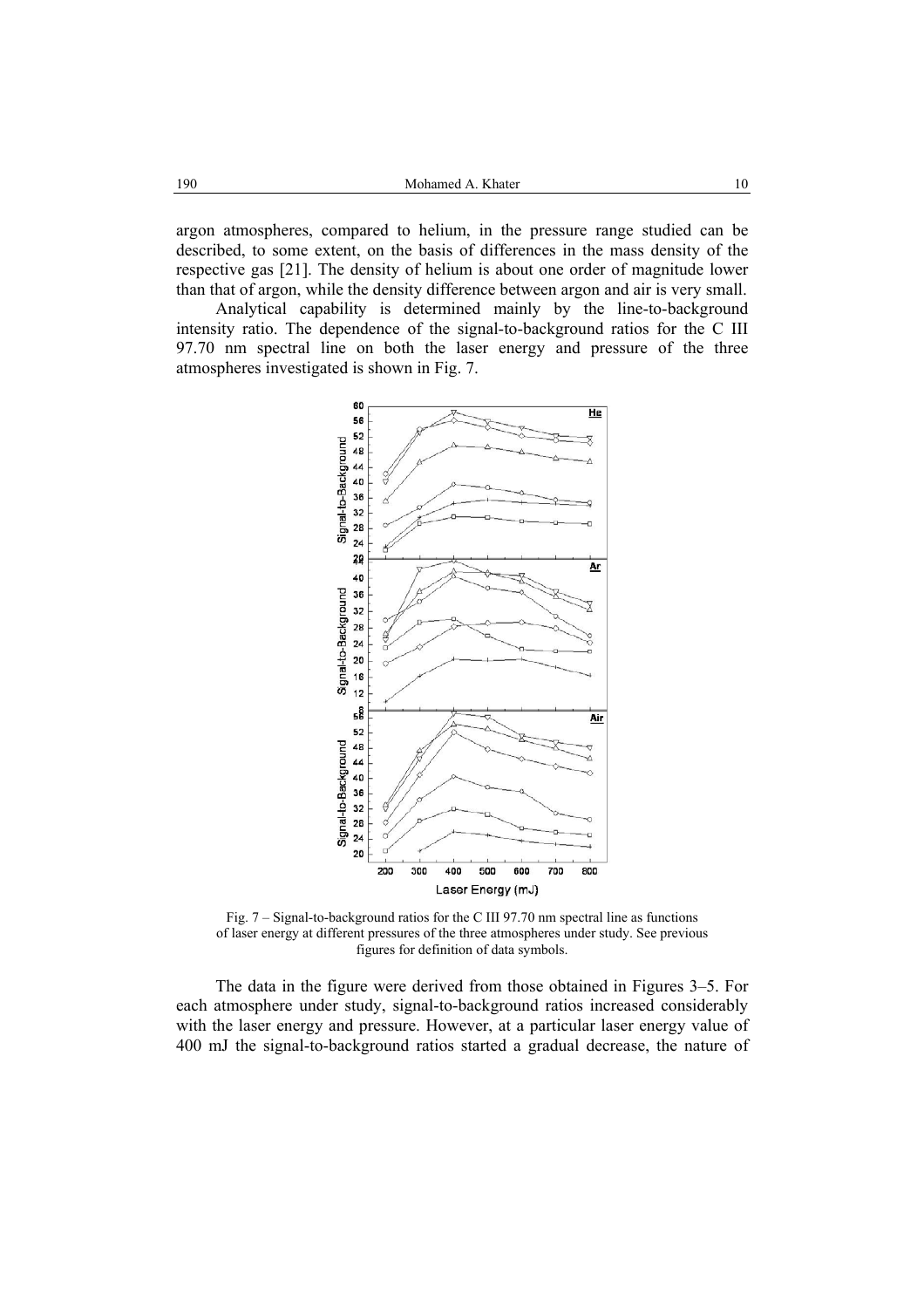which strongly depends on the composition as well as pressure of the filled gas. This specific pressure valued at about 0.1 mbar in air and argon, and between 0.1 mbar and 1 mbar for helium. The signal-to-background ratios maximized at intermediate laser energy of 400 mJ, for all three atmospheres and at each particular pressure.

However, in the argon atmosphere the signal-to-background ratios leveled off at relatively higher pressures (0.5−1 mbar) in the energy range 400−600 mJ, before it slowly decreased for higher energy values. The same tendency was observed in the helium atmosphere at a pressure of 5 mbar. It is also seen from the figure that the highest signal-to-background ratios were obtained in both air and helium atmospheres, at relatively high pressures of 0.1 mbar and 0.5 mbar, respectively.

In approximately the center of the plasma  $($   $\sim$  2.5 mm from the target surface) and for each particular gas pressure, raising the laser pulse energy results in increasing the amount of ablated material that leads to enhancing the line emission intensity and hence signal-to-background ratios. Nevertheless, raising the laser pulse energy beyond a specific value leads to increasing the number of free electrons (electron number density is an increasing function of electron temperature) and hence enhancing the rate of various atomic processes responsible for emission of continuum background radiation [29–31].

# **3. CONCLUSION**

The results confirm the strong dependence of plasma emission characteristics for the CIII 97.7 nm spectral line on the laser pulse energy. All measurements were recorded approximately in the center of the plasma  $\sim$  2.5 mm from the target surface as it produced the optimum signal-to-background ratio of the line under investigation. Both line and background continuum intensities increase with the laser pulse energy up to the maximum value employed in this work, *i.e.* 800 mJ. On the other hand, the signal-to-background ratios monotonically increase up to specific laser pulse energy of 400 mJ, before they gradually decrease due to increase in the electron number density. In general, the emission characteristics of the vacuum ultraviolet-based carbon spectral lines were similar to those previously investigated in the uv-visible spectral range.

*Acknowledgements*. The author would like to acknowledge support from Enterprise Ireland under the Basic Research Programme scheme, Grant SC/1999/221, and the Higher Education Authority under the Programme for Research in Third Level Institution.

## REFERENCES

- 1. S. A. Darke and J. F. Tyson, J. Anal. At. Spectrom. **8**, 145 (1993).
- 2. A. P. M. Michel, Spectrochim. Acta B **65**, 185 (2010).
- 3. J. J. Laserna *et al.*, Quim. Anal. (Barcelona) **15**, 45 (1996).